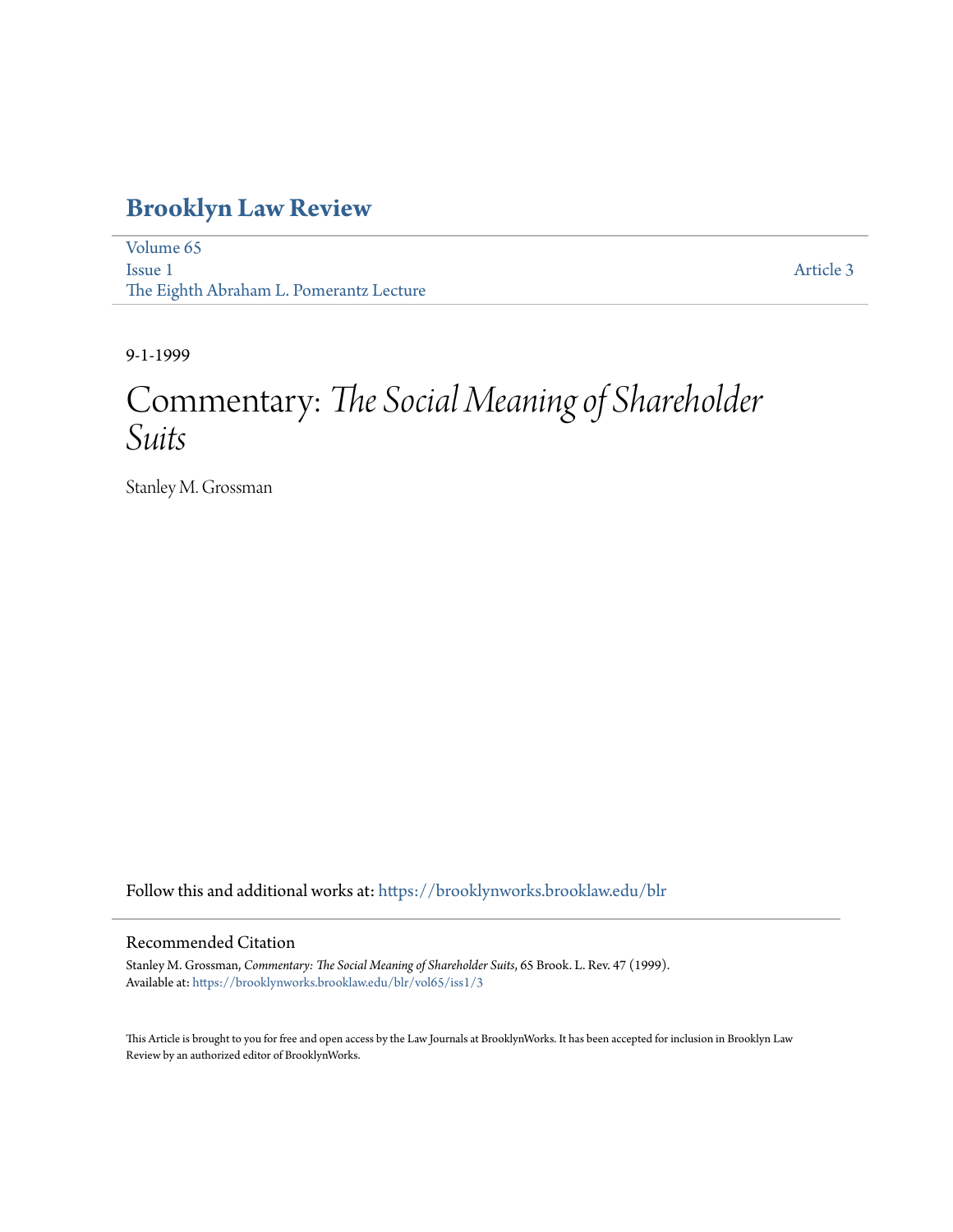### COMMENTARY: *THE SOCIAL MEANING OF SHAREHOLDER SUITS\**

#### *Stanley M. Grossmant*

In 1972 Abe Pomerantz settled a shareholder derivative action brought on behalf of a mutual fund for **\$1** million. The court awarded the firm the \$250,000 fee that Abe had requested. The mutual fund had some five million shares outstanding.

Critics of the shareholder suit could have reported the next day, "Shareholders Get Pennies on the Dollar, Lawyers Get Windfall Fee." That case was *Rosenfeld v. Black,'* and the decision Abe won in the Second Circuit Court of Appeals was a landmark. As Judge Murray Gurfein said in approving the settlement and the fee in the district court, Pomerantz and his partner Bill Hawdely made the law.

And, indeed, they did. *Rosenfeld* set a standard of conduct which reverberated throughout the mutual fund industry. The case held that an advisor to a mutual fund occupied a fiduciary relationship to it and could not sell that position for a profit. The profit in that situation amounted to pennies per share. But the point here is that the case set a standard of conduct for an entire industry.

The same could be said of many of the other notable victories of Abe and his partners: *Perlman v. Feldmann,2 Moses v. Burgin,'* and *Fogel v. Chestnutt,4* to name a few. None of those derivative actions involved large recoveries for the corporations for whom they were brought. And certainly if you calculated the recoveries on a share by share basis, they would have been picayune. But they were of immeasurable importance to the integrity of corporate governance by setting

<sup>©1999</sup> Stanley M. Grossman. All Rights Reserved.

Senior Partner, Pomerantz Haudek Block Grossman & Gross LLP.

<sup>445</sup> F.2d 1337 (2d Cir. 1971).

<sup>2</sup>219 F.2d 173 (2d Cir. 1955).

**<sup>&#</sup>x27;** 445 F.2d 369 (1st Cir. 1971).

<sup>4 533</sup> F.2d 731 (2d Cir. 1975).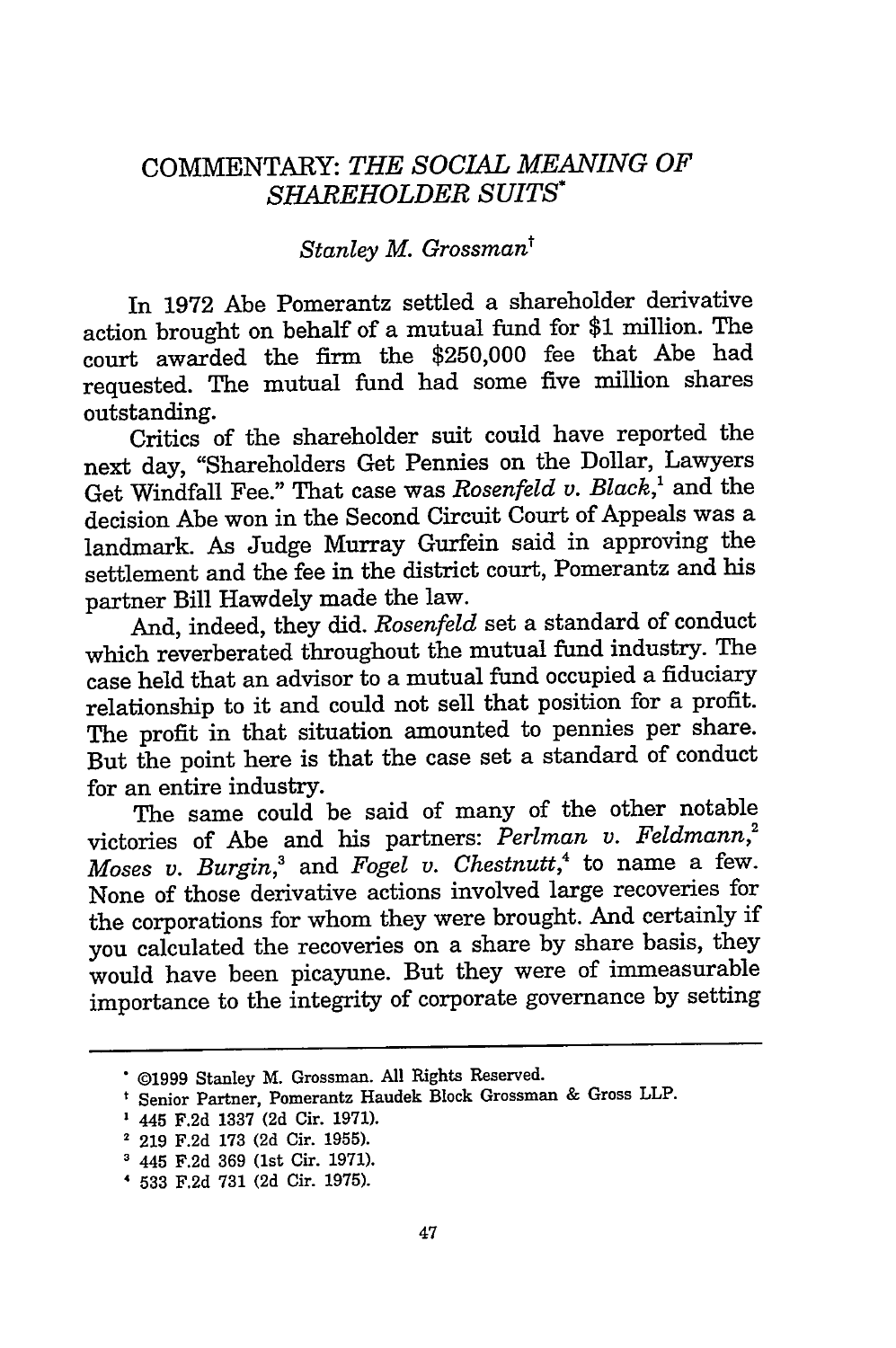standards for corporate actors. So, I would agree with Jim that the success of the derivative actions must not be measured solely in compensatory terms.

Now, with respect to the class action, here again we hear that the shareholders receive pennies on the dollar. This negative perception is what drives so much of the argument. The perception, however, is far removed from reality.

In 1998, the cash component of securities class action settlements-just securities settlements-was over \$2 billion.<sup>5</sup> Now, that is a lot of pennies. And in the years prior we saw similar extraordinarily large recoveries on behalf of class members.

So, where do we get this notion of pennies on the dollar? The answer, I submit to you, lies in nothing more than advocacy of those who oppose the class actions and the tremendous amount of corporate resources that have been used to perpetuate that myth.

Advocates of those seeking to diminish the effectiveness of the class actions, cloaking themselves as reformers, put these various positions before Congress in 1995. But many of those positions they have now walked away from, or they have been discredited by others. I doubt that there is a person sitting in this room today who hasn't heard the hue and cry that a class action suit is virtually a Pavlovian response to a 10% price drop in a stock, that as sure as night follows day, after that drop there is a class action lawsuit.

But in a paper prepared by Professor Charles Yablon of Cardozo Law School, which is scheduled for publication in the Northwestern University Law Review, he discusses a recent study of securities class actions by the noted academicians, Professors Carlton and Weiss, and another independently prepared by Joe Grundfest of Stanford. Yablon says that they are all in accord, and I quote here: "[The claim that 10% stock drops automatically result in the filing of a securities class

*<sup>&#</sup>x27; See Securities Class Action Alert, Settlement Summary Table,* at 30 (Jan. 1999).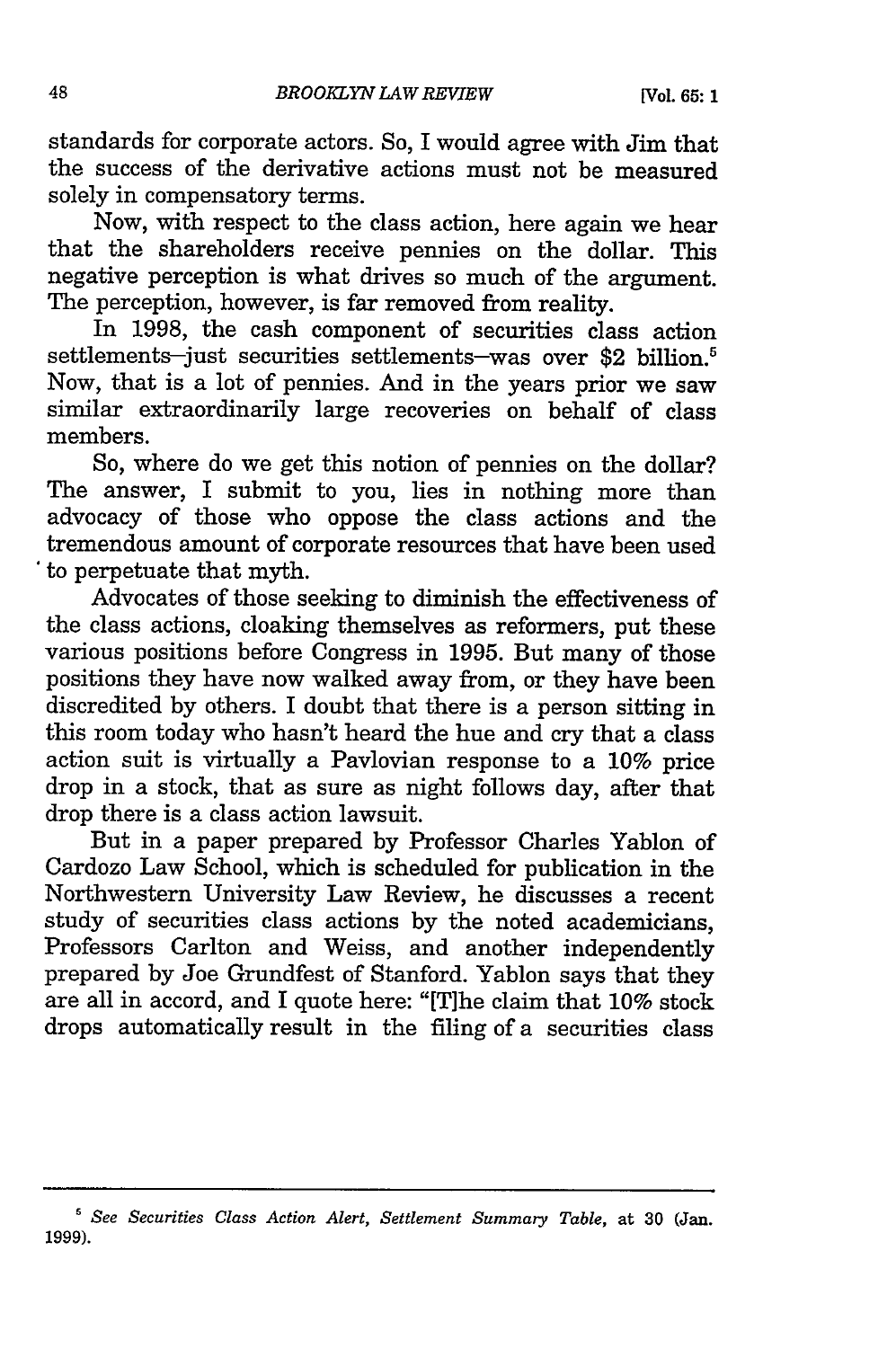action appears to be untenable."6 While the revelation of facts supporting a securities case will typically result in a large decline, the converse is not true.

Well, congratulations. This is what we at the plaintiffs' bar have been explaining for years. This is what we argued before Congress, before the passage of the Private Securities Litigation Reform Act of  $1995.7$  All that was needed to debunk this myth was to review *The Wall Street Journal* any day of the week to see that there are at least 100 companies whose shares declined at least 10% the previous day. But this perception is still promoted to this day.

Now, let's get back, if we can, to the pennies-on-the-dollar argument. To determine the relationship of a settlement to the potential damage recovery, obviously one must make an assessment of what the damages are. That valuation is far from anything that experts will agree upon.

Again, Carlton and Weiss now concede, after the Reform Act was passed, that "unambiguous observation of investors' damages is impossible."<sup>8</sup> Of course, when arguing their cases before the court, the plaintiffs will bias the damage number upwards. At settlement negotiations or at trial, plaintiffs come in with their damage studies, which are high, and predictably the defendants will come in with their damage studies showing that they're just a fraction of that. Yet it is the plaintiffs' calculations which the class action critics use in support of their pennies-on-the-dollar argument.

In one recent case that I settled, we had attended negotiations before a former federal judge, and we had with us our expert, a noted Stanford University economist, who had damage estimates of approximately \$60 million for that case. The defendants came in with a noted professor from the Stern School of Business at NYU. His damage estimate was \$4 million for the same case. The case settled for \$20 million. Pennies on the dollar? Well, you tell me.

49

**<sup>&#</sup>x27;** Charles M. Yablon, *A Dangerous Supplement?: Longshot Claims and Private Securities Litigation,* 94 NW. U. L. REV. (forthcoming Mar. 2000).

**<sup>7</sup>**Pub. L. No. 104-67, 109 Stat. 737 (1995) [hereinafter Reform Act].

**<sup>&#</sup>x27;** Willard T. Carleton et al., *Securities Class Action Lawsuits: A Descriptive Study,* 38 ARIZ. L. REV. 491, 492 n.5 (1996).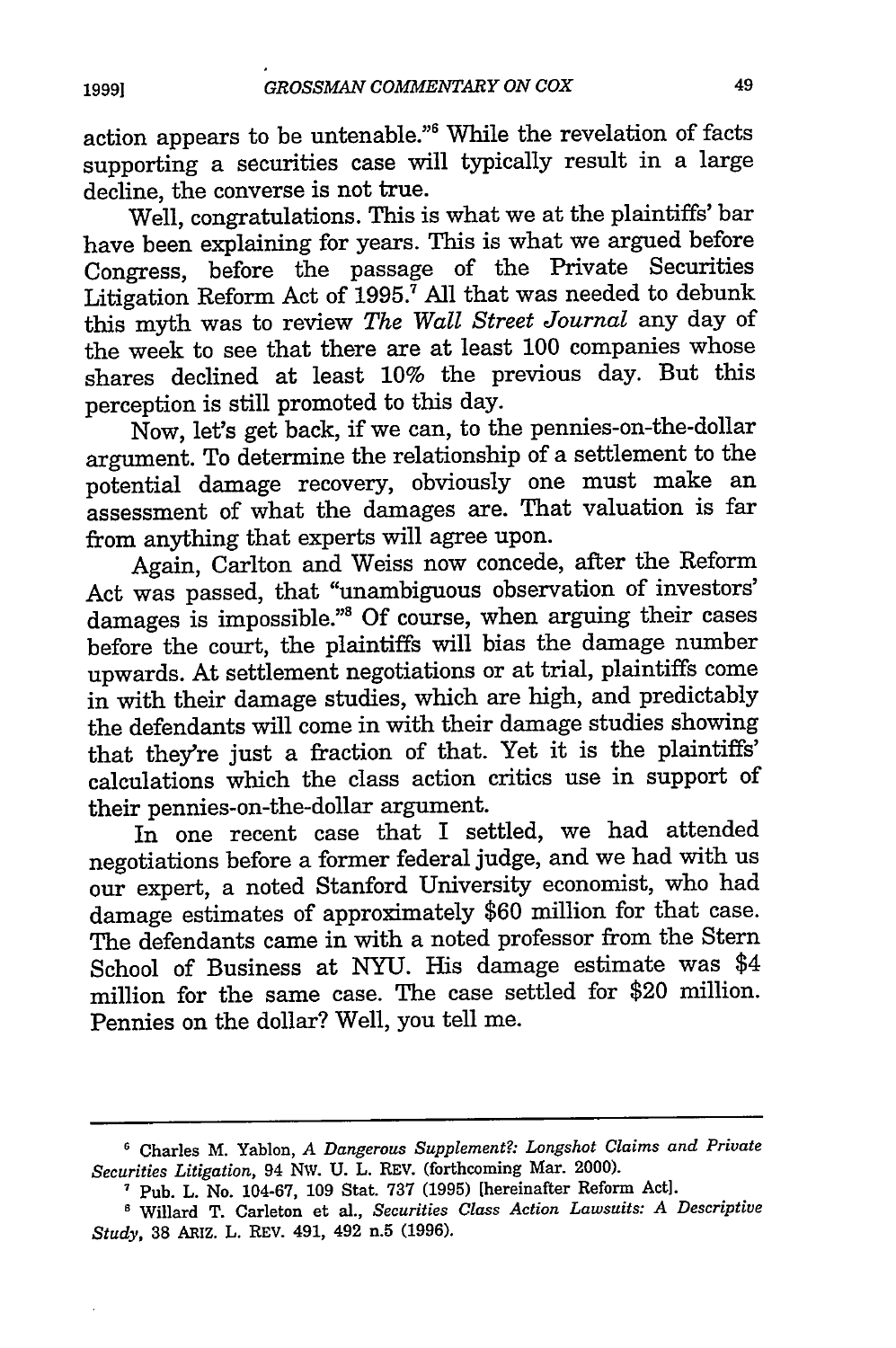Now, Jim, I believe you point out in your paper that empirical data released after the passage of the Reform Act show that in approximately 83% of the cases studied, the settlements represented a significant portion of the damages estimated for the case. Yet it is on this very faulty pennies-onthe-dollar perception that so much of the debate and so much of the criticism is based. So much so that Jim is prepared to throw up the flag and agree that viewing success of these cases against compensatory measures dooms them to failure.

Another strongly agreed point casting shadows on securities class actions is that cases which settle for under \$2 million are frivolous. There has been so much written on the subject that academics have accepted this as a given. But the fact is, a study just announced, again after passage of the Reform Act, that of more than 200 corporate fraud cases brought by the SEC between 1987 and 1997 related to financial statement fraud, the majority of those cases involved companies with capitalizations of under \$100 million.<sup>9</sup> The cases are small, the damages are small, the insurance policy (if it exists) is small, and the settlement is small.

Now, I have to tell you I was on a panel like this several years ago down in Washington, D.C. with District Court Judge Stanley Sporkin. He was highly critical of the plaintiffs' bar. He said, "Stan, you guys only go after the big money cases. There's a lot of fraud involving small companies. You guys have an obligation to bring those suits as well." So, if you bring them and you settle them for small amounts, you're damned. If you don't bring them, you're damned as well.

Now, I agree if there are problems with the class actions, we should address them. But if the problems are with the perceptions, we should address those as well. Let us not merely accept the faulty perception and proceed from there.

I would like to pick up on some observations of Jim concerning the private aspects of the class action and the settlement process; I do believe that there are improvements that could be made here.

*<sup>&#</sup>x27; See* Elizabeth MacDonald & Joann S. Lublin, *Proposals for Strengthening Corporate Audit Panels Influenced by New Data,* WALL ST. J., Mar. 25, 1999, at A2.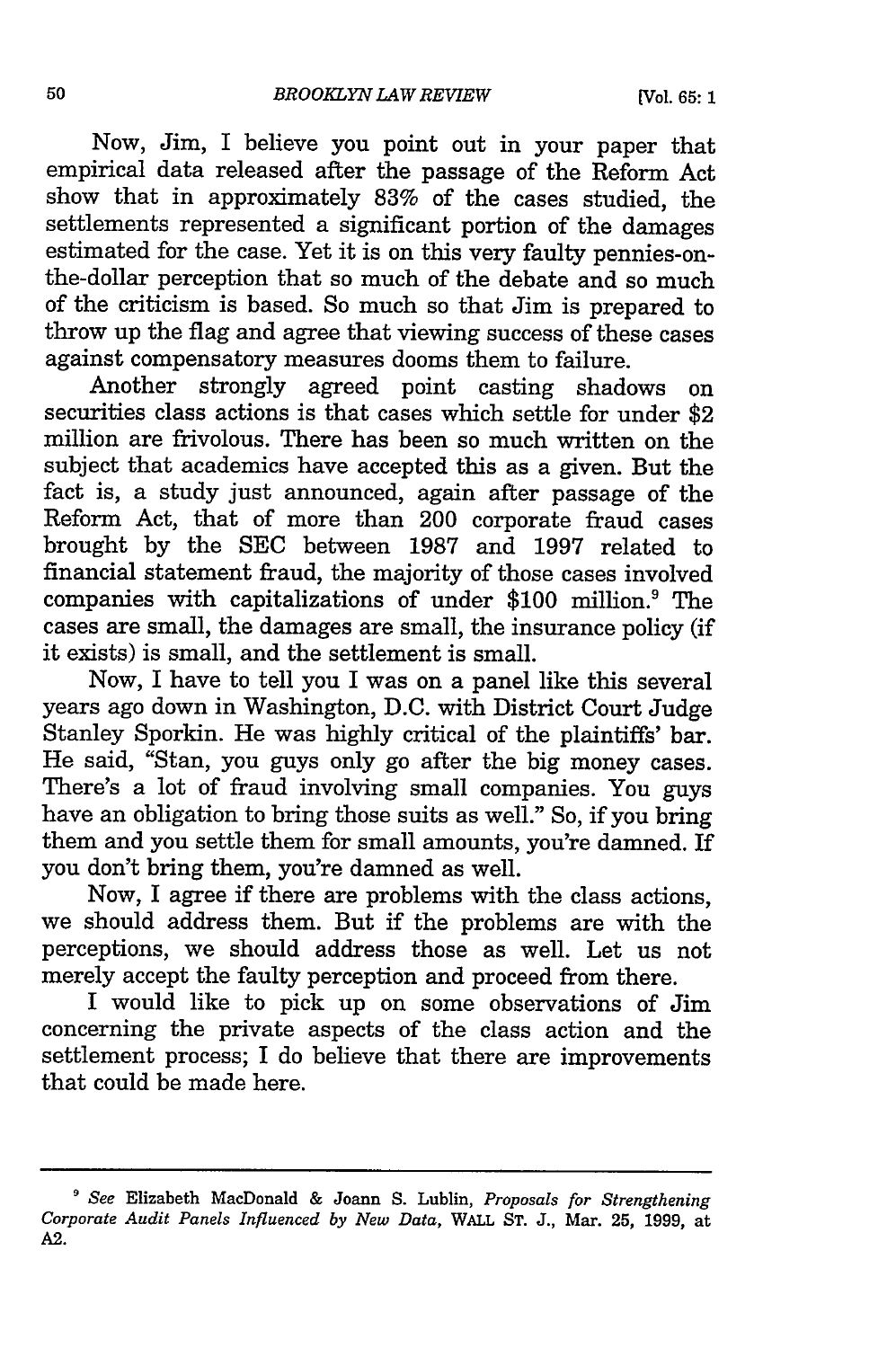I would suggest that a big step forward could be taken if the courts would remove the cloak of secrecy concerning the evidence uncovered during the discovery process. At the commencement of these litigations there is the obligatory announcement by the defendants that they did nothing wrong, that the case against them is nothing but a nuisance suit, and that the case will be defended vigorously. When the case settles, whether it be for \$10 million, \$20 million or \$100 million, defendants again announce that the case was meritless and that it was settled to avoid the distraction, inconvenience, and burden of further litigation.

The public never learns the true facts underlying these claims, because discovery is taken pursuant to protective orders, making the most critical evidence in the case unavailable to the public, no matter how egregious the conduct. The evidence is sealed forever. Neither the class members nor the future shareholders will know whether there was serious wrongdoing perpetrated by the trustees of their investments.

If class actions are to serve a social purpose, and I agree that they should, it is important that these facts be made publicly available. The courts should not block significant corporate wrongdoing from public scrutiny. The court should require that the briefs in support of the settlement discuss those findings made in discovery. The notice to the class should make specific reference to the availability of the briefs and their discussions of the legal and factual issues in the case. I submit that the disclosure of that information would go far not only in meeting the concerns about the private nature of these cases and their settlements, but would add greatly to the deterrent effect.

The disclosure of this information would be particularly significant given what we are seeing as a change in the composition of the class actions. Regarding the members of a class since the passage of the Reform Act, as Jim mentioned, one of the things that Congress intended was to bring large institutions into these cases to be the representative class members. In that connection, notice goes out, typically on wire services, on the Internet, etc., announcing the filing of the case and inviting shareholders to come join the action.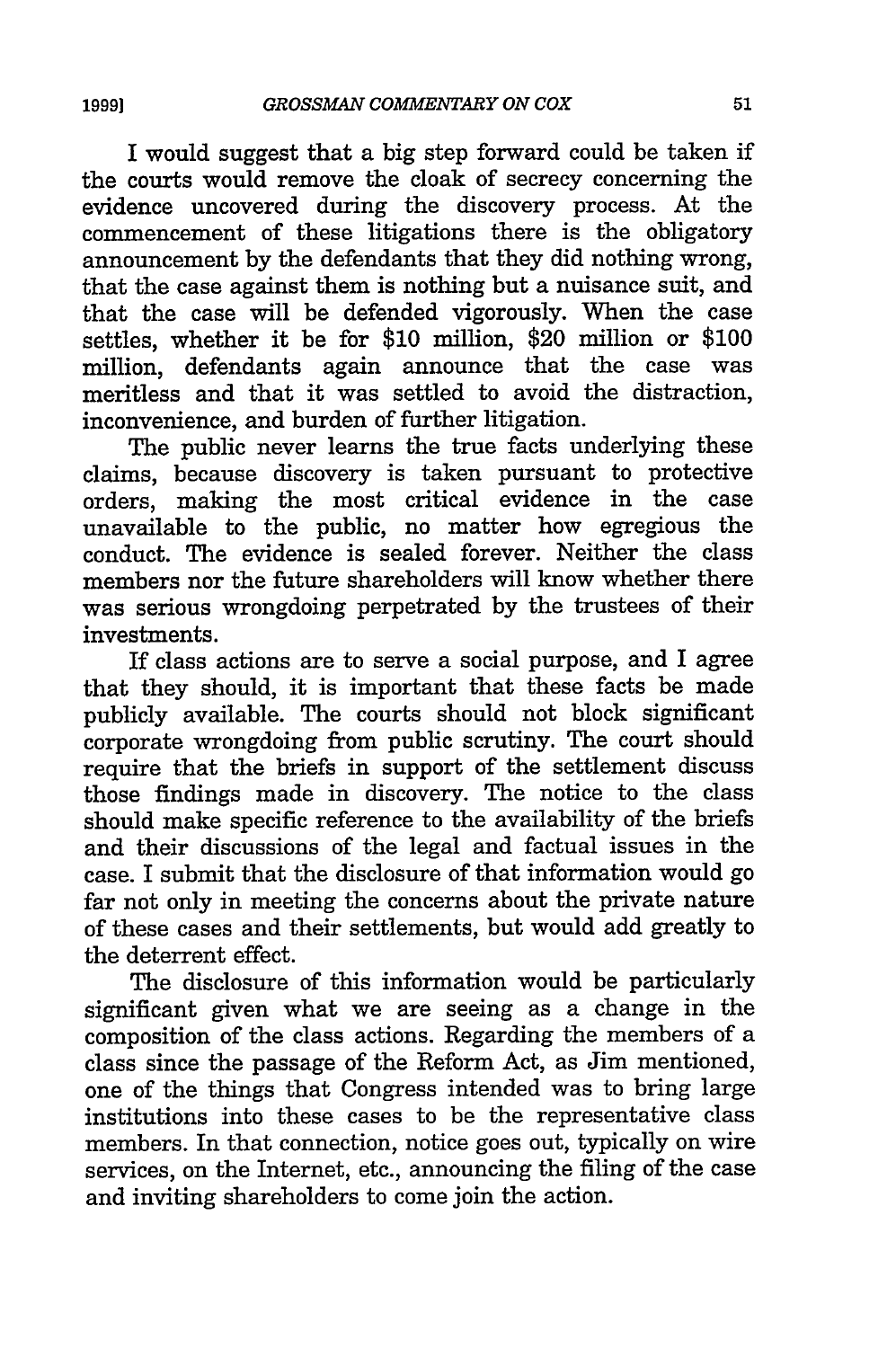Well, we have not found that there are a great number of institutions coming in. But what we have found is that there are hundreds and in some cases thousands of investors in those companies who have come forward and expressed their willingness and desire to act as lead plaintiffs. In order to do that, they must file a document certifying that they are prepared to testify at a deposition, that they are prepared to come and testify at trial, and that they will receive no compensation for doing so.

Now, you have a very active class constituency that you have never seen before. You have people whose level of sophistication has increased immeasurably over the years because of everyone's involvement, through mutual funds or otherwise, in the securities market.

If there is a settlement that is inadequate, you have a group of interested people who are not only active but well informed. They're informed not only by the class notices approved by the court, but in some jurisdictions the courts require that pleadings and briefs be filed and posted on the various wire services to be available for full evaluation by the class members.

I suggest to you that if there is an inadequate settlement, you have a group of people out there ready to go into court and attack it. If they were willing to come in and at their own expense serve as lead plaintiffs in an action, you can be sure that when the money is on the table for a settlement, but is inadequate, these people have the means, the sophistication, and good reason to come in and object.

I'd like to briefly comment on the issue of insurance; it's a very serious problem, of course. I think Jim in another paper has observed that most companies do buy sufficient insurance to cover the risks that they are exposed to. And it's obviously extremely difficult to attract good directors to a public corporation if you don't have that insurance in place.

We would like very much in most of our cases to obtain contributions to the settlements by the individual defendants. I think that it would be terrific for a number of reasons, which you've expressed. But it's difficult. The settlement process for those of us who have been involved in complex actions involving large sums of money can be as difficult as the litigation itself.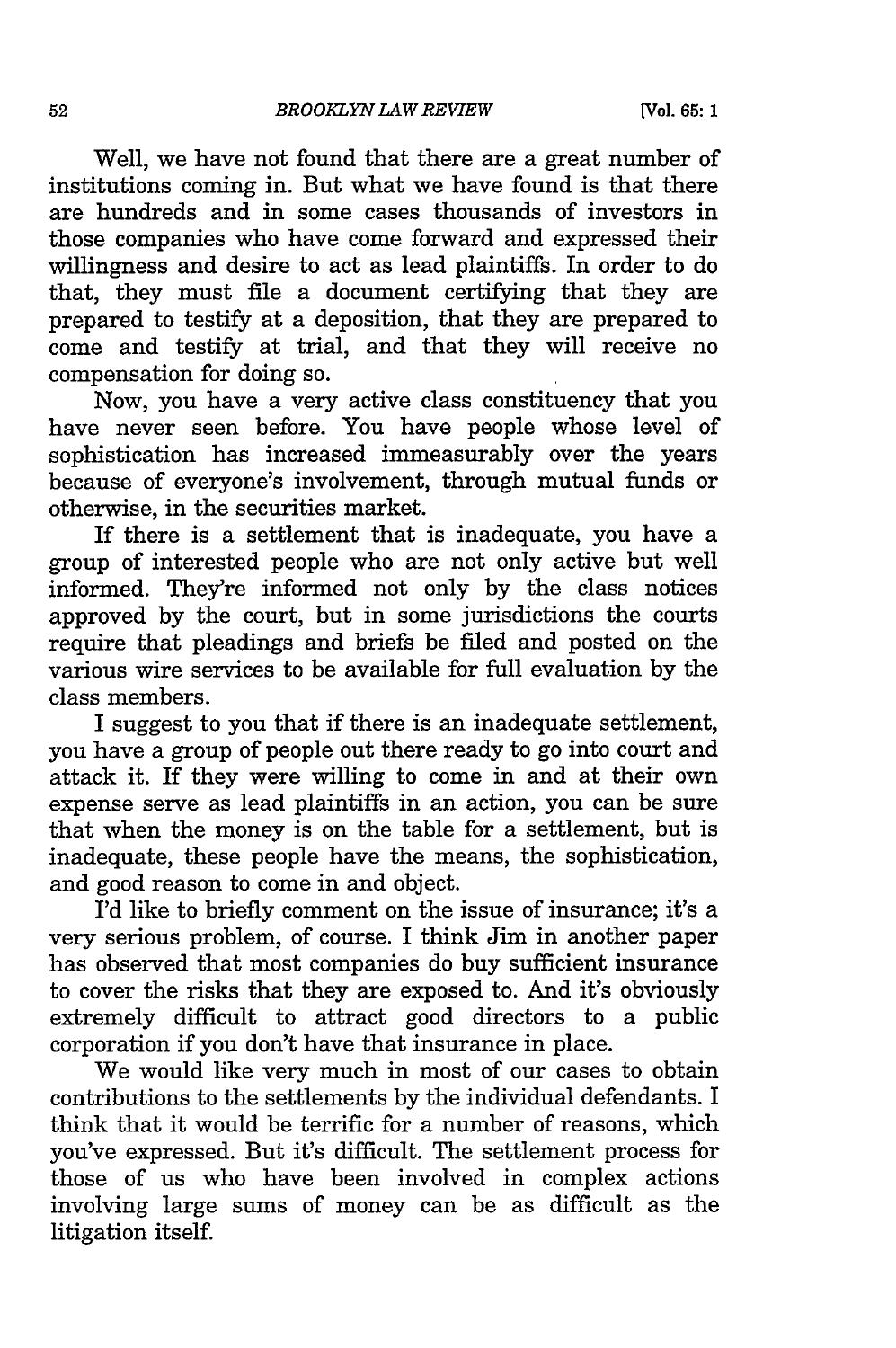Just imagine that you have this \$100 million that Jim referred to before in terms of settlement. You are attempting to negotiate with the individuals to make a contribution to that settlement. And they're not willing.

Now, sure, these shareholder suits are supposed to have a deterrent effect, but their principal purpose for our clients is compensatory. Do we walk away from the \$100 million that's available to our clients if it's a good settlement because an individual won't make what's most likely to be a marginal contribution to the settlement? I don't think so.

I think a way to approach this problem is not to impose a requirement in the class action to demonstrate to the court why the individuals didn't contribute, but in the derivative action. After all, in many of these cases the proper derivative action would lie. It's the corporation that has been damaged by the wrongdoing of its officers and directors. And a shareholder derivative action can lie if you get over that very difficult burden, which you referred to before as a demand on the directors, to bring the action first.

I would suggest that in the court's determination of whether or not to permit that derivative case to go forward the defendant should have the burden of showing why they did not contribute to the settlement. Let the court assess those justifications. And if the reasons do not justify the failure to make the contribution, let the derivative action go forward and let the recovery be made there.

I'd just like to comment on the thought with respect to consideration of merits on the class certification issue. I think that would depend very greatly on when the class is to be certified. The class is supposed to be certified at an early stage of the litigation, a stage of the litigation when typically we on the plaintiffs' side have available in terms of merits only public disclosures made by the corporation itself. We have not yet had an opportunity to see that hard evidence, to see the soft underbelly of the defendants in the case.

So, if there's going to be consideration of the merits in connection with class certification, I think it should be far down the litigation road, when the plaintiffs have had an opportunity to take discovery and to demonstrate to the court whether or not the case justifies being prosecuted. If it is certified, let the defendants take their risk at that point.